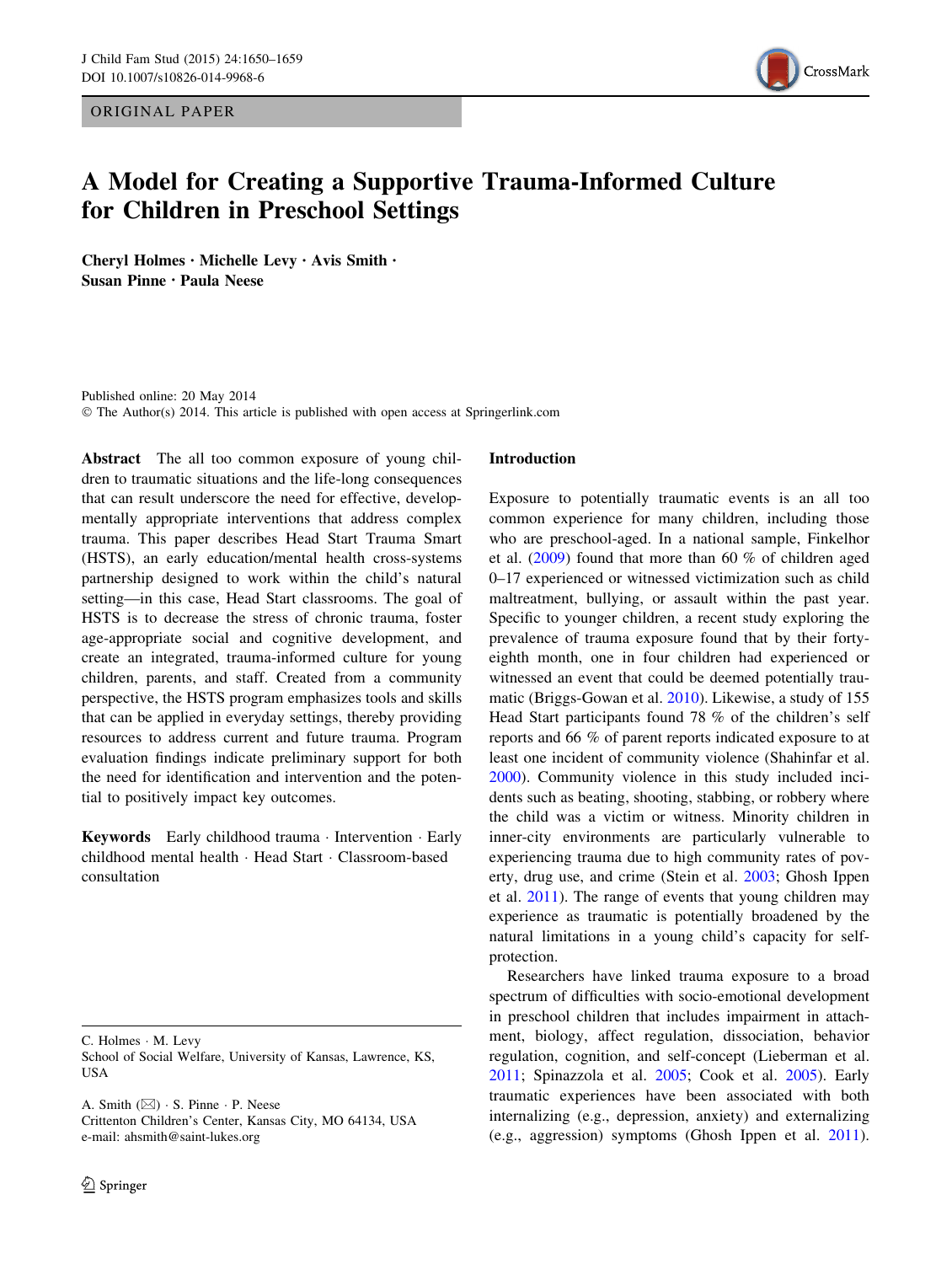Children impacted by complex trauma, defined as exposure to multiple or chronic traumatic events typically early in life, are particularly vulnerable to negative effects (Spinazzola et al. [2005](#page-9-0)). Traumatic life events experienced in early childhood can result in a wide array of adverse outcomes that may extend well into adulthood, such as alcoholism, depression, poor self-rated health, and diseases like cancer (Felitti et al. [1998](#page-9-0)). Despite these potentially substantial impacts, many traumatized young children may not be identified as such and are not often found in mental health systems (Graham-Bermann et al. [2012;](#page-9-0) Lieberman et al. [2011\)](#page-9-0). However, young children and their families are often connected with other community services such as child care, early education/Head Start, and pediatricians among others which offer effective avenues for extending mental health consultation and services, as well as raising awareness on the effects of trauma and need for mental health supports (Lieberman et al. [2011](#page-9-0); Osofsky and Lieberman [2011\)](#page-9-0).The wide range of behaviors exhibited by young children impacted by trauma can present challenges in an early childhood education setting as effects may be seen in multiple domains: affective, behavioral, physiological, and relational (Lieberman et al. [2011](#page-9-0); Cook et al. [2005\)](#page-9-0). For some children, the trauma can lead to cognitive distortions which translate into thoughts like: the world is not safe, I am not good enough, or things will never get better. They try to cope with these feelings and respond appropriately to their environment, but often, in the absence of specific treatment, they may develop physical pain (e.g., stomach ache, headache, etc.) or may display aggressive behaviors such as tantrums, verbal abusiveness, or hitting. Unfortunately, externalizing behaviors in particular affect not only the child but also the teacher and the larger classroom (Blodgett [2012](#page-9-0)). Despite their young age, these behaviors can lead to negative ramifications including expulsion from the pre-kindergarten setting. Gilliam ([2005\)](#page-9-0) found that children in pre-kindergarten programs have expulsion rates three times higher than youth in K-12. Rates of expulsion were highest for boys, African-American and older preschoolers.

Children affected by trauma need a safe, caring, and consistent environment (Swick et al. [2013\)](#page-9-0). Preschool programs, such as Head Start, provide an ideal setting through which to identify these children and provide early on-site treatment and prevention (Bratton et al. [2012\)](#page-9-0). The impact of trauma on developmental trajectories and school readiness produces an impetus for Head Start programs to play a role in early identification and intervention (Garro et al. [2011](#page-9-0); Lieberman et al. [2011](#page-9-0)). This article reports on the development of a model to create a trauma-informed culture to meet the needs of young children in a preschool setting.

## The Advent of Head Start Trauma Smart

It is within the context of pervasive trauma and a significant desire to address its effects among young children that a mental health provider (Crittenton Children's Center) came together with local Head Start programs to conceptualize, develop, and implement Head Start Trauma Smart (HSTS). In 2007, HSTS staff members who provided mental health services to the local Head Start community noticed there were large numbers of funerals occurring related to Head Start families and staff. Further investigation showed that between 2004 and 2007, there were 40 deaths as a result of interpersonal violence, accidents, untreated health problems, and other potential traumaproducing situations. Although young children are greatly affected by exposure to violence and loss, HSTS staff noticed that there was limited knowledge and recognition about the impact of trauma on young children.

With this backdrop, HSTS staff began to pursue traumaspecific supports for children ages 3–5 and their families. The goal was to have a multi-faceted approach that utilized evidence-based or evidence-informed practices for the intervention, a model that would involve the entire organization serving the child, and one that would not risk retraumatizing the child. HSTS's search of resources revealed that existing trauma responses were generally designed for older children and that researchers were still learning about effective intervention with preschool children impacted by complex trauma exposure. After engaging local Head Start partners, exploring various approaches, and talking with trauma leaders and specialists throughout the country, HSTS chose to integrate three existing evidence-informed modalities to create the unique approach of HSTS, modifying components as needed so they would be appropriate for young children. These three modalities are described below.

# Training Based on the Attachment, Self Regulation, and Competency (ARC) Model

The Attachment, Self Regulation, and Competency (ARC) framework is a complex trauma-focused intervention/ model developed by Blaustein and Kinniburgh [\(2010](#page-9-0)) at the Trauma Center at the Justice Resource Institute in Brookline, Massachusetts. It outlines three core domains impacted by exposure to chronic, interpersonal trauma: attachment, self-regulation, and developmental competencies. Within those domains are ten core building blocks of intervention meant to translate across service settings and service delivery format, including non-traditional clinical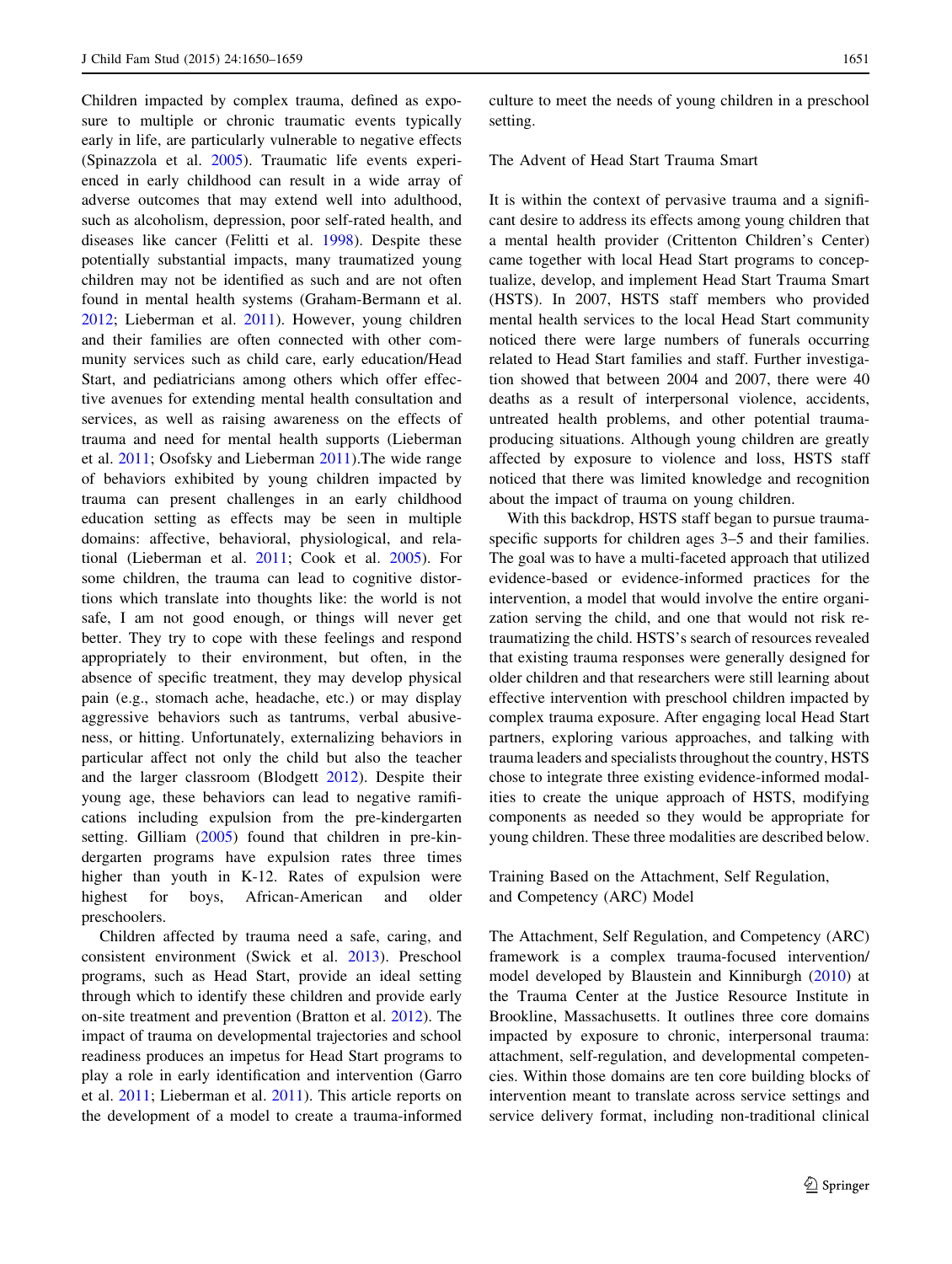

Fig. 1 10 Building blocks for the three ARC core domains

settings (see Fig. 1). Recent preliminary research shows that the ARC model may hold some promise in improving clinical outcomes for young children exposed to a wide range of traumas (Arvidson et al. [2011\)](#page-9-0). A small sample of children receiving outpatient services based on the ARC framework showed a 19-point improvement on Child Behavior Checklist (CBCL) scores compared to a 2.5-point improvement for those who did not complete treatment. The authors do not specify whether this is a statistically significant difference. ARC is listed on the Empirically Supported Treatments and Promising Practices page on the National Child Traumatic Stress Network website. Specific details about the ARC framework provided in 2012 can be found at [http://nctsn.org/sites/default/files/assets/pdfs/arc\\_](http://nctsn.org/sites/default/files/assets/pdfs/arc_general.pdf) [general.pdf](http://nctsn.org/sites/default/files/assets/pdfs/arc_general.pdf).

Trauma-Focused Cognitive Behavioral Therapy (TF-CBT)

Trauma-focused cognitive behavioral therapy (TF-CBT) consists of a set of trauma-specific components that includes: psychoeducation, parenting skills, relaxation skills, affective modulation, cognitive coping, trauma narration and processing, invivo mastery, conjoint parent– child sessions, and enhancing safety (Cohen et al. [2006](#page-9-0)). In a comprehensive review of evidence-based psychosocial treatments for children exposed to traumatic events, TF-CBT was the only treatment identified as well-established to significantly improve symptoms of post-traumatic stress disorder for children and youth (Amaya-Jackson and DeRosa [2007;](#page-9-0) Silverman et al. [2008\)](#page-9-0). Young children can cooperate meaningfully in cognitive-based therapy that addresses trauma (Scheeringa et al. [2007](#page-9-0)). Yet only two randomized controlled trials of TF-CBT involving preschool children have been reported and both focused

narrowly on children who had been sexually abused (Stallard [2006\)](#page-9-0).

## Early Childhood Mental Health Consultation

Early childhood mental health consultation typically involves a mental health clinician working within a preschool setting to decrease problem behavior and promotes socio-emotional development through facilitating changes in teacher behavior and the classroom environment. In a recent systemic review, mental health consultation was consistently associated with a decrease in externalizing behaviors and increase in prosocial behaviors in preschool children (Perry et al. [2010\)](#page-9-0). The review also found that mental health consultation was associated with teachers' self-reported increases in competencies and effectiveness. In Gilliam's ([2005\)](#page-9-0) study on expulsion rates among preschoolers, the likelihood of expulsion significantly decreased with access to classroom-based mental health consultation. The studies cited did not measure whether the children were exposed to trauma.

# HSTS Program Description

The purpose of HSTS is to decrease the stress of chronic trauma, foster age-appropriate social and cognitive development, and create an integrated, trauma-informed culture for young children, parents, and staff. Utilizing the above modalities, the HSTS program is comprised of four components described below:

(1) Training is offered by HSTS therapists to the various people who touch the life of the child, including Head Start staff in all positions (e.g., administrators, receptionists, bus drivers, teachers, etc.), the child's parents, and the child's broader network: close neighbors, grandparents, and informal day care providers. The therapists are master's level, licensed clinicians with a preference given to those with a trauma-informed background and/or early childhood training.

> The training framework is based on the 3 domains and 10 building blocks of ARC, although specifically adapted for early childhood use. For example, for the Affect Identification block, adults learn to show children pictures of people with different expressions, help the child to identify the person's feelings, and then work with the child to identify how he or she is feeling. To help children modulate their feelings, adults learn how to teach children to take a deep breath using different props and then to remind the children to take a deep breath when they have a ''big feeling''. The intent is to have tools and skills that any adult can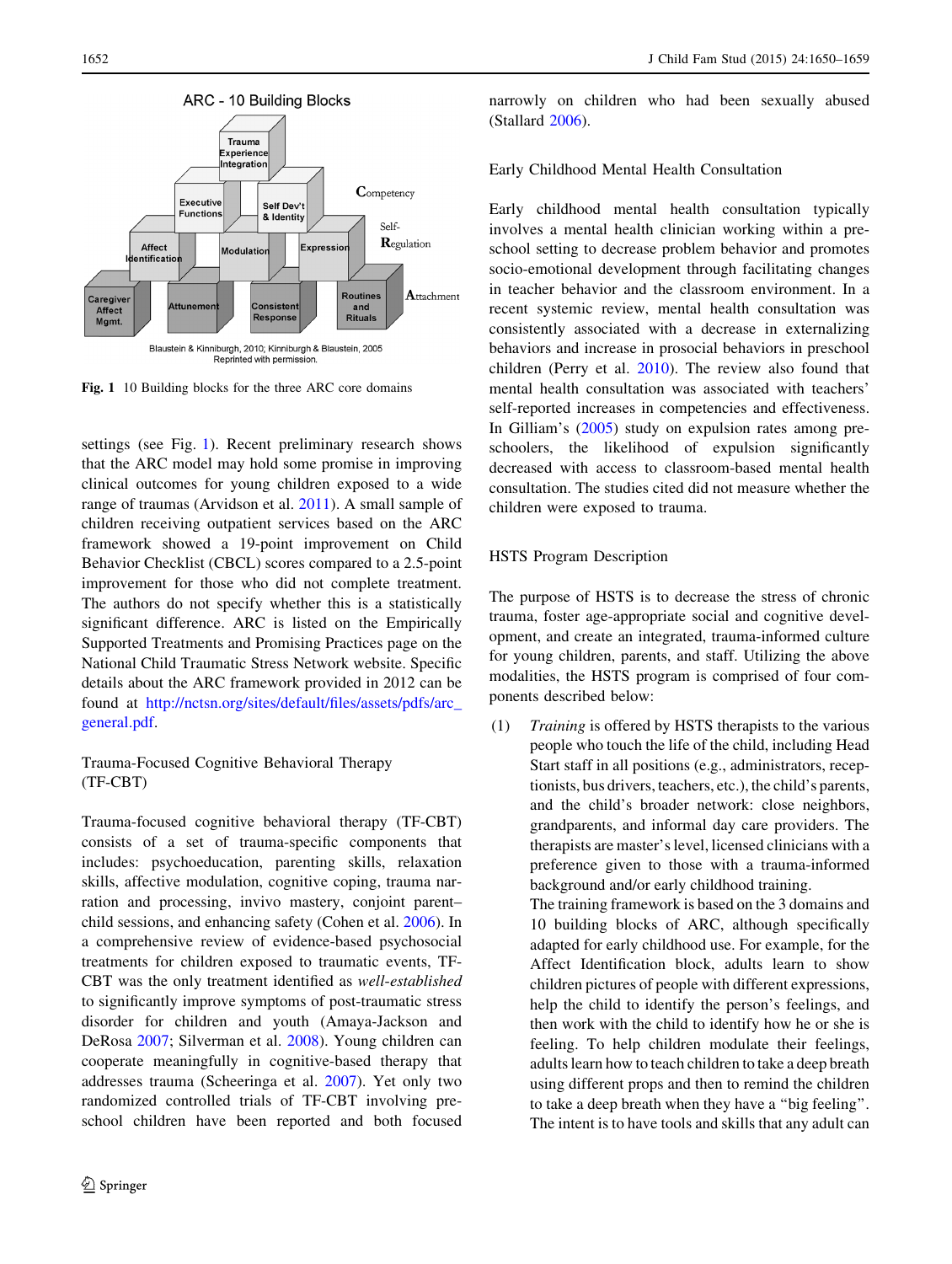use, thus allowing a trauma-informed environment to be integrated in all parts of the child's life.

Adaptions to ARC for HSTS fall into three areas, although no modifications have been made to the ARC framework or its conceptual content. First, the ARC concepts have been translated into terms for a nonclinical, lay audience. Second, additional age-appropriate resources have been created specifically for HSTS and its target population of children ages 3–5 and their caretakers, which are then shared and used in training and therapy. Examples of the hands-on tools include props and games to help develop attachment, self regulation, and age-appropriate developmental competencies. More broadly, the training is designed to help participants become more aware of the need for early identification of children who may need trauma support and to teach the use of developmentally appropriate, hands-on tools that teachers, parents, children, and others can easily integrate into the child's everyday environment. Through exposure to and use of the training information and tools, adult participants are able to think about how a child's behavior aligns with the three ARC domains and related building blocks and how the behavior is likely a superficial reaction to what is happening at a deeper level. With this understanding, adults are better able to slow down and look beyond a specific behavior. Finally, adaptations have been made to the training format, which is often done over two 6-h days. Specifically, HSTS typically delivers the ARC training in ten 2-h sessions, covering one ARC building block at a time. This format tends to work better for Head Start staff and parents and allows them time to try out the hands-on tools during the training and then practice the new skills between sessions.

(2) Intensive Individual Trauma-Focused Intervention is available for referred children who meet criteria based on the Achenbach Teacher Report Form/CBCL and Childhood Trust Events Survey results. Staff or parents can refer a child to HSTS who may have witnessed or experienced trauma or who they feel might benefit from intensive, individual services due to internalizing/ externalizing behaviors. Services are provided by masters-level therapists with degrees in social work or counseling who either have or are working on clinical licensure. Staff has been trained in traumafocused treatment models including ARC and TF-CBT, both of which have been adapted to align developmentally for 3–5 year olds. Similar to the adaptations described above for ARC, changes to TF-CBT involve modifications to align with the developmental needs of 3–5 year olds and the realities of parents with young children who are living in poverty. First, there are

generally more sessions of shorter duration–around 30–45 min for 12–24 sessions–and may include strategies like play therapy, bibliotherapy and a sand tray along with focusing on cognitive distortions more so than the trauma narrative. Second, parent involvement is still highly encouraged and desired and parents do participate to the extent that they can. However, many of the families face transportation difficulties and may work multiple jobs that include daytime, evening, and overnight shifts, making it difficult for them to participate in their child's weekly session. Therefore, therapists make weekly phone calls and send notes to the parents after each session, detailing the session content and providing concrete ideas that parents can use at home to reinforce therapeutic concepts. The therapists can make home visits in addition to providing the therapy at the Head Start.

- (3) Classroom Consultation is provided by HSTS therapists to all teachers and children as requested or as needed, regardless of whether or not a child in the classroom is receiving intensive individual treatment. Overall, the consultation time allows the therapist to bring the skill-based training into the classroom and support the teacher in implementing what was learned. During the consultation time, the HSTS therapist shares resources and ideas that have primarily been developed by HSTS staff based on ARC principles or TF-CBT. They also help set up the classroom to create a supportive trauma-informed environment (e.g., adding a calm down area with child-friendly resources that children can access when they feel they need to).
- (4) Peer Based Mentoring is a more recent addition and was created to help address consistency and sustainability of the other components. Staff Peer Mentoring offers a way for teachers and supervisors to support each other and talk about the techniques and skills being used. Development of a similar Parent Peer Mentoring is now underway. Both programs are intended to help program participants continue using and implementing the skills.

Figure [2](#page-4-0) provides a conceptual picture of HSTS, with the child in the center and the training serving as a core foundation. The dotted line between parent and intervention indicates encouragement for the parent to be involved as much as possible. While the child is clearly central to this work and is the primary client, parents, teachers, and the larger group of children at participating Head Start programs are also beneficiaries.

This type of integrated and applied model to create a trauma-informed environment is needed for several reasons. First, it focuses on developing skills and a consistent plan of action for caretakers (teachers and parents) who are in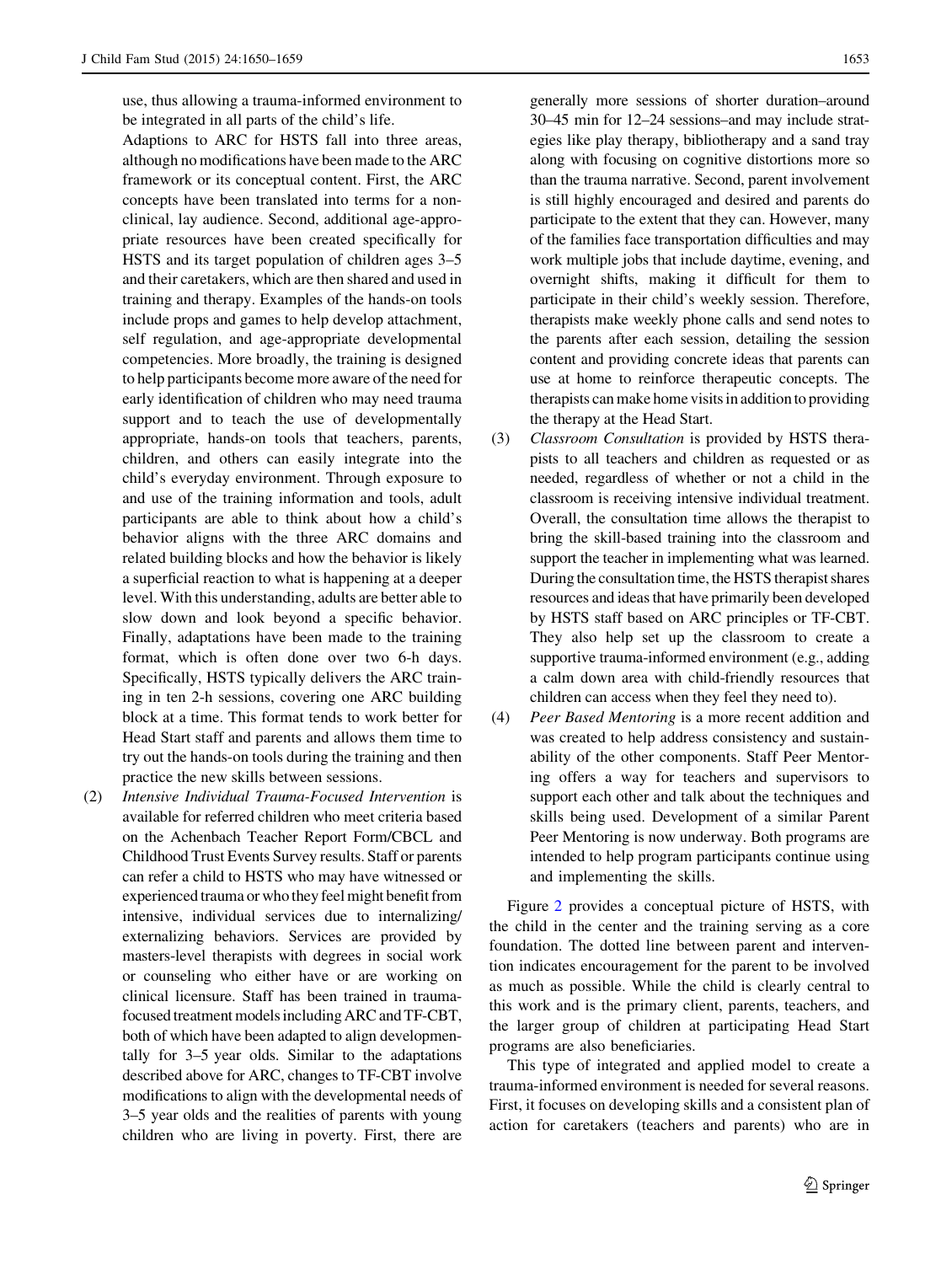<span id="page-4-0"></span>

Fig. 2 Conceptual overview of Head Start Trauma Smart

frequent contact with the children. Thus, a child in need does not have to wait for time with a therapist to receive traumabased support. Second, experience has shown that adults can have untreated traumatic situations that can be triggered by the child's situation. Parents may also experience secondary trauma as a result of the child's trauma. Blodgett ([2012\)](#page-9-0) notes that trauma (or ''adversity'') is common among Head Start children and parents. Therefore, they can apply the skills and training to themselves. And third, casting a wide net to teach basic skills that can be used by lay people in everyday situations—adults and children alike—can help build resiliency for future situations.

# HSTS in Practice

Although HSTS has expanded to additional locations, information presented here will focus on implementation in three Midwestern urban inner-city Head Start programs. Across these three programs, there are more than 400 Head Start staff members who serve almost 1,100 children ages 3–5. Overall, approximately 60 % of the children in these three programs are African-American, 30 % Hispanic, 6 % Caucasian, and 4 % other.

To begin, HSTS training was provided to the Head Start teachers, administrators, receptionists, bus drivers, and kitchen staff. At smaller sites, all staff were trained during the first year. Larger sites required 2 years for everyone to receive training. The training covered the 3 domains and 10 building blocks of ARC and included time to learn and practice with developmentally appropriate hands-on tools created by HSTS to align with the building blocks. The training typically occurred in ten 2-h sessions over multiple months so that all 10 building blocks would be covered with time to practice in between sessions. In subsequent years, newly hired staff received the full HSTS training and previously trained staff received a booster session that ranged from 2 to 6 h depending on agency needs. Through increasing skills and knowledge of participants, this training is designed to facilitate systemic changes by creating a trauma-informed culture that positively impacts all children.

Children were identified for referral to the program by either the child's teacher or parent, and typically, although not always, were referred due to the child's externalizing behaviors. Upon referral, both the parent and the teacher completed their version of the Achenbach Teacher Report Form/CBCL. The parent also filled out the Childhood Trust Events Survey on behalf of the child. The HSTS therapist reviewed these completed forms, met with the child, observed him/her in the classroom and completed additional diagnostic information. There were several possible outcomes to the referral including the following:

If the child had exposure to multiple or chronic trauma as indicated by the Childhood Trust Events Survey and had scores in the clinical range on the Achenbach Teacher Report Form/CBCL instrument, he/she qualified for intensive individual trauma-focused intervention. Classroom consultation was also available to these children. Parents of these children were encouraged to attend therapy sessions to the extent possible, meet with therapists for psycho-education, and review weekly written (and often verbal) updates about their children's progress. If the child did not have an identified traumatic event, but still had scores in the clinical range of concern, staff provided individualized interventions for the child, such as play therapy, and psycho-educational support for teachers and parents.

If the child had an identified traumatic event but did not have scores in the clinical range, staff provided psychoeducational support for the parents and teachers so they could be aware of signs and symptoms in the event these issues surfaced at a later date. This support was tailored to the child and involved the use of ideas from the National Child Traumatic Stress Network and books related to the child's situation that the parents and teachers could use. The HSTS training was also available to them to help them understand trauma as it relates to young children.

If the child had not experienced a traumatic event and did not have scores in the clinical range, they did not qualify for trauma-based intensive treatment. However, teacher, parent, and child consultation could still be provided to help address the specific reasons the child was initially identified and referred. It is anticipated that all children can benefit from consultation as it supports teachers to integrate HSTS techniques into the classroom.

# Method

From the outset, HSTS was intended to be a practical approach for working with children, families, and providers; it was not created as a research study. However, HSTS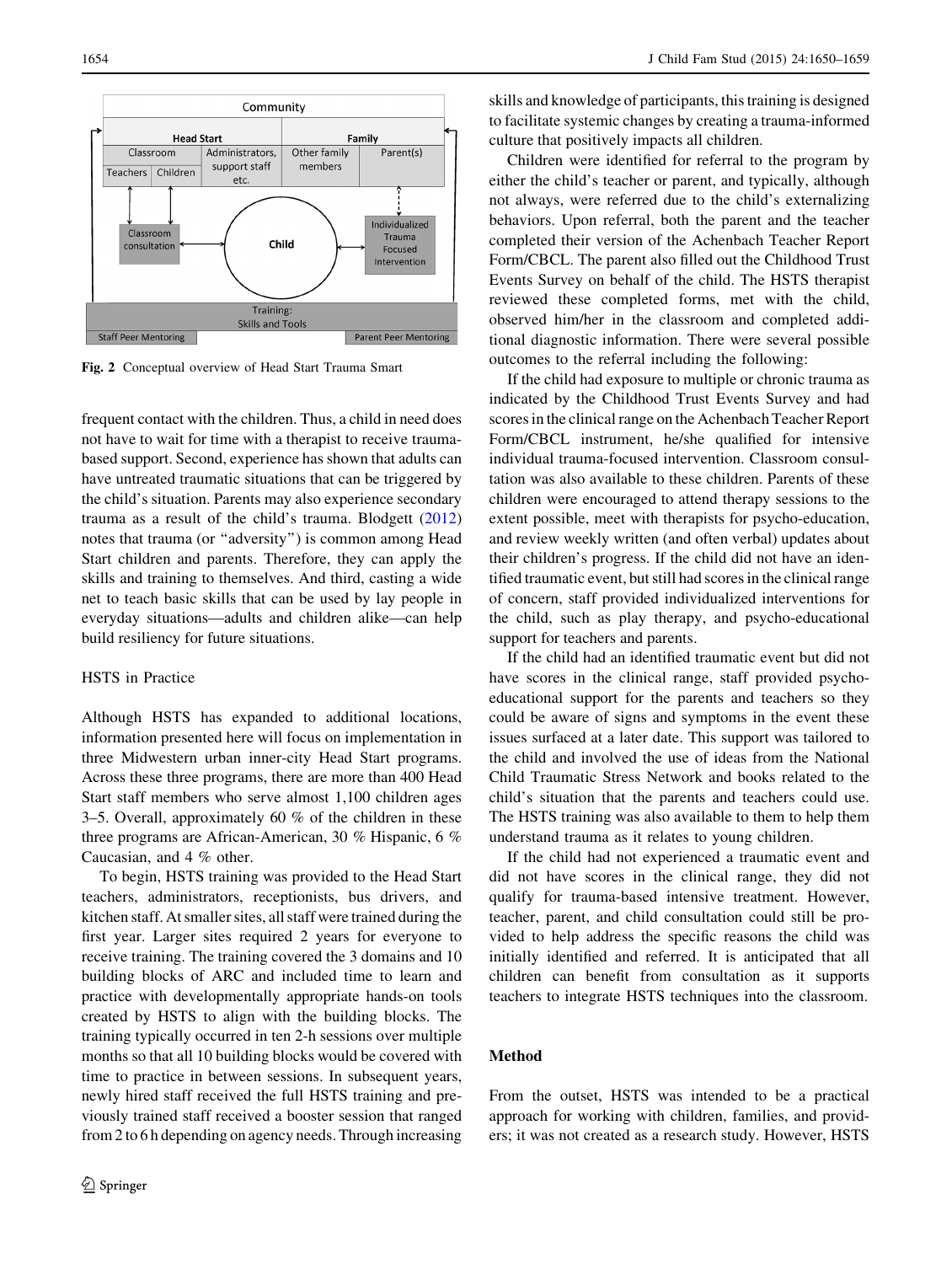Table 1 Overview of measures used for HSTS

| Instrument                                                                                                                        | Timing                                                                                                                                                       | Informant                                                                           |
|-----------------------------------------------------------------------------------------------------------------------------------|--------------------------------------------------------------------------------------------------------------------------------------------------------------|-------------------------------------------------------------------------------------|
| Childhood Trust<br>Events Survey                                                                                                  | Completed at time of<br>HSTS referral for<br>individual treatment                                                                                            | Parent/guardian                                                                     |
| Achenbach–Teacher<br>Report Form and<br>Child Behavior<br>Checklist (CBCL)<br>(version nationally<br>normed for<br>$1.5-5$ years) | Completed at time of<br>referral and either<br>when treatment<br>ends or every<br>6 months,<br>whichever comes<br>first                                      | Teacher<br>Parent/guardian<br>Other caregivers as<br>needed                         |
| Classroom<br>Assessment<br>Scoring System<br>(CLASS)                                                                              | Observations are done<br>in all classrooms<br>prior to staff<br>training and then<br>again later in the<br>same year and twice<br>in each subsequent<br>year | HSTS therapists or<br>Head Start staff but<br>must be a certified<br>CLASS observer |

staff did identify and utilize standardized instruments from the beginning in order to measure systemic improvements in the classroom (as measured by CLASS scores) and whether the children who were receiving individual treatment were making clinical progress (as measured by the Achenbach CBCL and TRF 1.5–5). An external independent evaluation and related data analyses and reports were conducted by Resource Development Institute (RDI) through a contract with HSTS from the onset of the project. RDI sent draft versions of the evaluation reports to HSTS prior to finalization but this was only to allow HSTS to provide input regarding programmatic accuracy. The data summaries were in PDF and were not available for editing.

An overview of instruments used for data highlighted in this article follows. Other program data not reported here are collected at regular intervals, including satisfaction surveys with administrators, teachers, and parents.

## Measures

Table 1 provides an overview of measures for data and the timing of each. A description of each measure follows the table.

#### Childhood Trust Events Survey (CTES): Caregiver Version

This questionnaire was developed by individuals at the Cincinnati Children's Hospital Medical Center–Trauma Treatment Training Center. It is intended as a screening instrument to capture historical information, not as a diagnostic tool. As such, psychometric properties are not applicable (Olafson and Connelly [2012\)](#page-9-0). The CTES– Caregiver Version is designed to be completed by the parent or caregiver for children under age eight. It contains 26 items about specific traumatic events across a range of topics such as accidents, abuse, other types of violence, serious medical situations, and loss of caregivers (death, prison), among others. Response options are yes, no, or don't know. Some of the survey items are borrowed from the UCLA PTSD Index and the Traumatic Events Screening Inventory for Children. All items from the Adverse Childhood Experiences are also included in the CTES.

In the HSTS program, parents are asked to complete this survey at the time the child is referred for HSTS assessment. Completed information is returned to the HSTS therapist. The purpose is to help determine need for intensive services and, when need is identified, to help tailor the therapy to the child's trauma experience. Information about CTES and a copy of the instrument are available at [http://www.ohiocando4kids.org/Childhood\\_](http://www.ohiocando4kids.org/Childhood_Trauma) [Trauma](http://www.ohiocando4kids.org/Childhood_Trauma).

#### Achenbach System of Empirically Based Assessment

The Achenbach is a diagnostic tool that assesses child behavior as aligned with the DSM and has good reliability and validity (Achenbach and Rescorla [2000\)](#page-9-0). HSTS uses the versions that are normed for children ages 1.5–5 to assess clinical changes over time. Results include Internalizing, Externalizing, and Total Problem scores along with scores for syndrome scales. The parent completes the CBCL and the teacher completes the Teacher Report Form.

#### Classroom Assessment Scoring System (CLASS)

This instrument, now used by the Federal Office of Head Start, assesses quality of relationships in the classroom environment (adult to adult, adult to child, and child to child). The CLASS has three domains: Emotional Support, Classroom Organization, and Instructional Support. Within those areas, there are 10 dimensions. Scores range from 1 (low) to 7 (high). This instrument has been found to have good reliability and validity (Teachstone, n.d.). CLASS scores relate to the classroom, not individual children. HSTS therapists are certified observers with the CLASS using it to assess potential impact of HSTS in the classroom and to help the Head Start agencies achieve their CLASS threshold targets.

#### Participants

Roughly 150 children were referred for assessment for HSTS intensive services during the 2011–2012 school year. Over half of these children  $(n = 81)$  were found to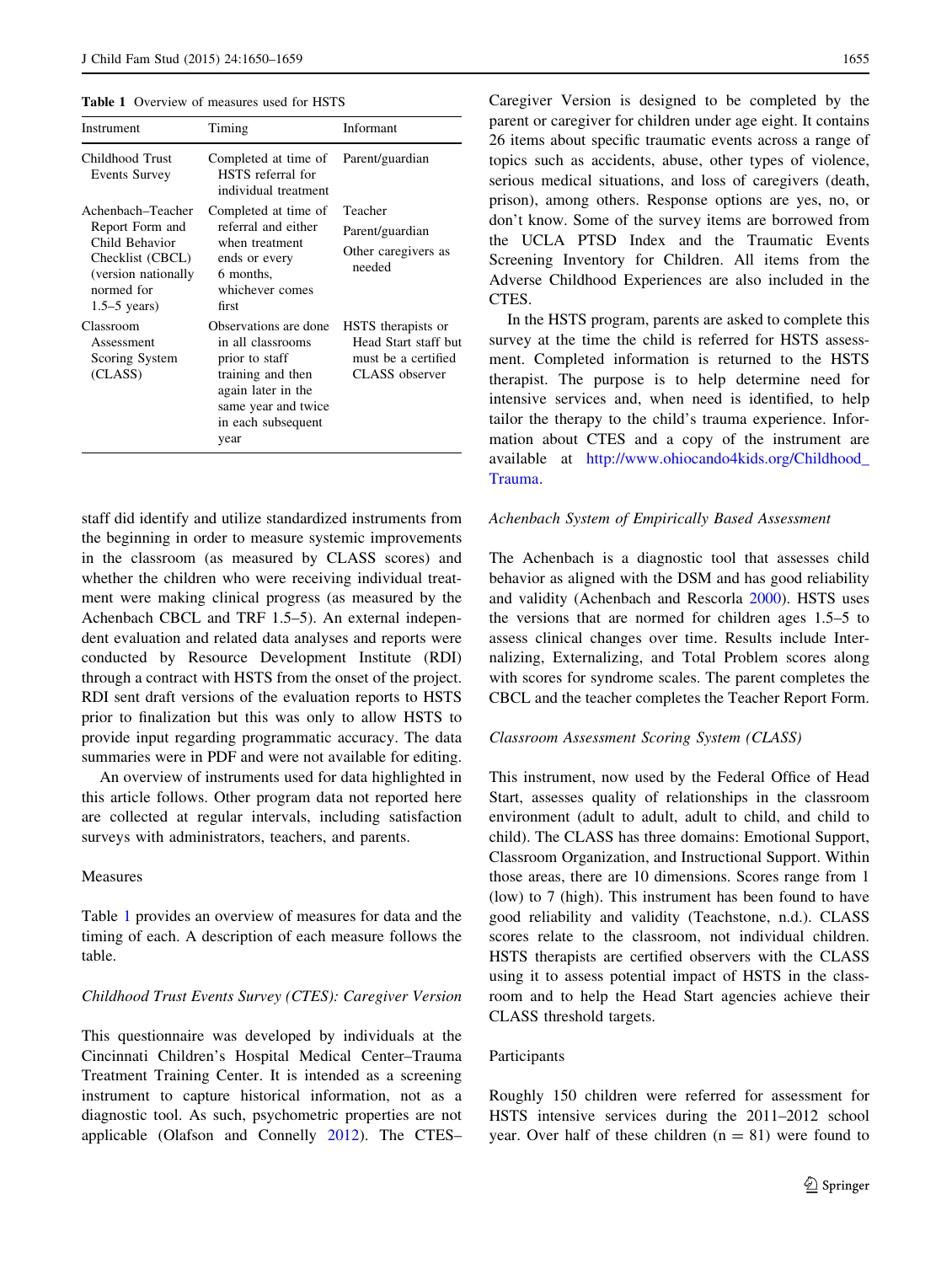Table 2 Most frequently reported type of trauma events for HSTS children

| Event                                                                                                                                                                                                   | % That chose<br>"yes" <sup>a</sup> |
|---------------------------------------------------------------------------------------------------------------------------------------------------------------------------------------------------------|------------------------------------|
| Has your child ever had a family member who was<br>put in jail or prison or taken away by the police?                                                                                                   | 41                                 |
| Was your child ever completely separated from his/<br>her parent(s) for a long time, such as going to a<br>foster home, the parent living far apart from him/<br>her, or never seeing the parent again? | 32                                 |
| Has your child ever had a family member or<br>someone else very close to him/her die<br>unexpectedly?                                                                                                   | 26                                 |
| Has your child ever had someone living in his/her<br>home who abused alcohol or used street drugs?                                                                                                      | 23                                 |
| Has your child ever seen or heard a family<br>members being hit, punched, kicked very hard, or<br>killed?                                                                                               | 22                                 |
| Has your child ever seen or heard family members<br>act like they were going to kill or hurt each other<br>badly, even if they didn't actually do it?                                                   | 19                                 |
| Was your child ever so badly hurt or sick that he/<br>she had to have painful or frightening medical<br>treatment?                                                                                      | 19                                 |
| Has your child ever had a family member who was<br>depressed or mentally ill for a long time?                                                                                                           | 19                                 |

From Resource Development Institute ([2012a](#page-9-0), July, p. 3). Adapted with permission. Items displayed are the top one-third events selected by caregivers using The Childhood Trust Events Survey Children and Adolescents: Caregiver Form

<sup>a</sup> Percentages based on 73 caregivers reporting

need therapeutic intervention based on the CTES and the Achenbach. These children were more likely to be male (64 %), ranged in age from 31 to 76 months and had a mean age of 4.25. Race/ethnicity data showed 39 % were African-American, 15 % non-Latino white, 8 % Latino/ Latina, 3 % other, and data unavailable for about one-third (35 %).

## Results

Highlights from the three data sources are shown below: Childhood Trust Events Survey for Caregivers (CTES), Achenbach (Teacher Report and CBCL/Parent), and CLASS.

Data for the CTES and Achenbach are for the same group of 81 children but there were eight CTES instruments that were not completed by the parent/guardian which accounts for the difference in number between the two sets of data. Children in this group of 81 received the following components: intensive trauma-focused intervention which involved approximately 12–24 weekly sessions

Table 3 Pre/post mean scores for HSTS children receiving intensive treatment

| Scale                                       | Pre mean<br>t-score | Post mean<br>t-score |
|---------------------------------------------|---------------------|----------------------|
| Attention problems                          | 62.50               | 59.93*               |
| Externalizing problems                      | 63.37               | $60.89*$             |
| Attention deficit/hyperactivity<br>problems | 63.30               | $60.60*$             |
| Oppositional defiant problems               | 65.42               | 62.89*               |
|                                             |                     |                      |

From Resource Development Institute ([2012a](#page-9-0), July, p. 5). Adapted with permission. Table displays items that had statistically significant changes between time of referral and termination from intervention or end of the school year, whichever came first, using Achenbach Teacher Report Form.  $n = 81$ 

 $* p < .05$ 

of 30–45 min as well as approximately 6 h a month of classroom consultation.

Results from the CTES showed that 74 % of the caregivers reported that their child had been exposed to at least one traumatic event, 60 % reported at least two traumatic events, and close to one-half (45 %) reported exposure to three or more traumatic events. Table 2 shows the eight events from the 26 CTES survey item list that were most often selected.

For those children who received intensive services from the HSTS program, results from the Teacher Report Form of the Achenbach noted statistically significant changes in four areas that are particularly important for school readiness and overall academic performance. A paired-samples t test was conducted to determine whether or not the preand post-test scores were significantly different from each other while determining the probability of a Type 1 error. Specifically, improvements were seen in the ability to pay attention, which is an important ability for receiving classroom instruction. Improvements were also seen in externalizing behavior and oppositional defiance. If left untreated, these can potentially lead to suspension or expulsion in extreme cases (Table 3).

In addition to teacher reports, parents completed the Parent CBCL. Although the number of parents completing the Achenbach was lower ( $n = 42$ ), overall numbers supported the general positive trend reported by teachers in key outcomes that can affect school experience and readiness. Similar to teachers, t-scores showed that parents reported significant improvements ( $p < .05$ ) in externalizing problems and attention/hyperactivity. They also showed that parents reported a significant improvement  $(p\lt .05)$  in internalizing behaviors as well, moving from a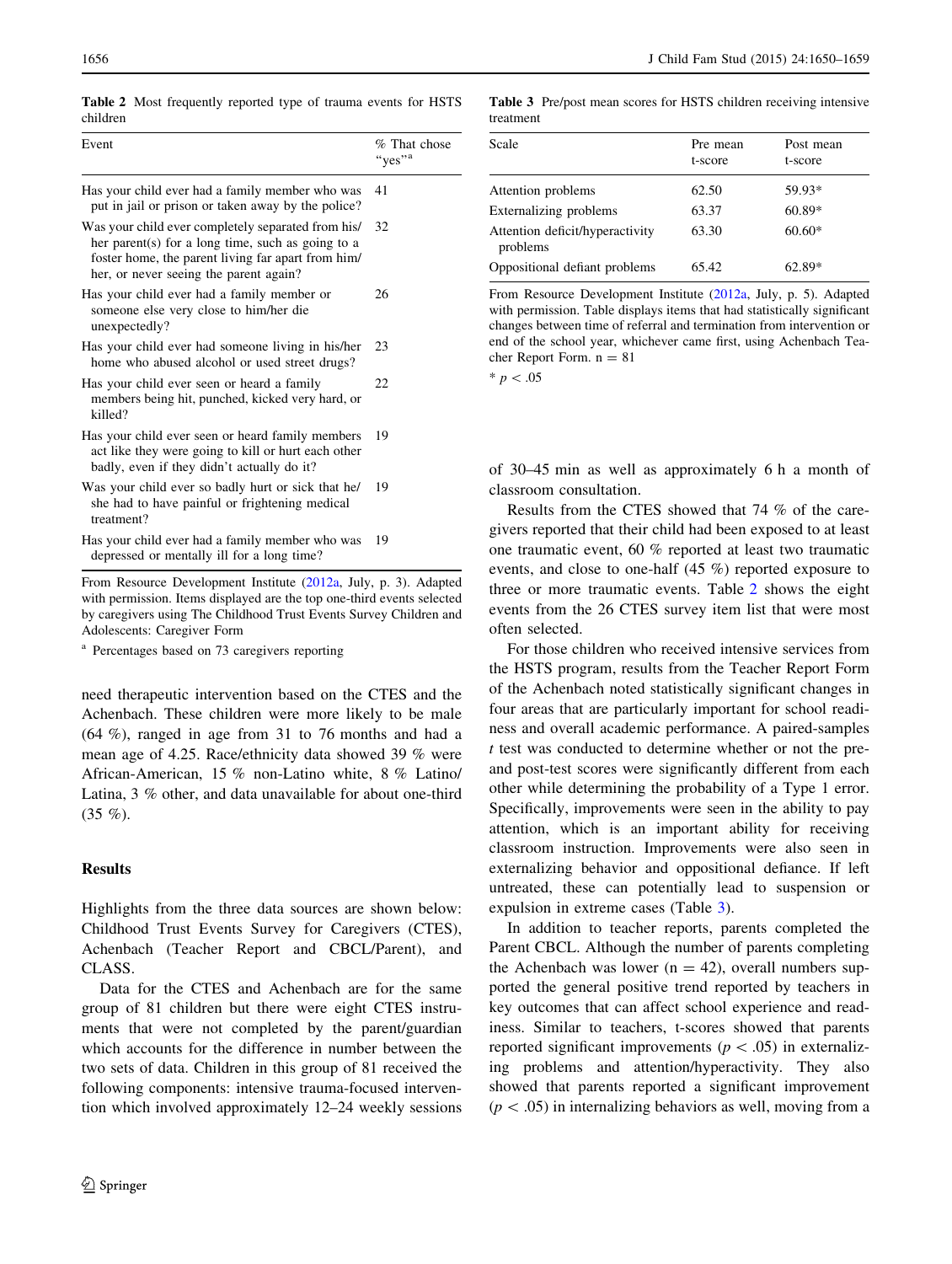Table 4 Mean scores for quality of relationships in HSTS-Head Start classrooms

| Domain                                           | Dimension                                       | Mean score   |              |              |
|--------------------------------------------------|-------------------------------------------------|--------------|--------------|--------------|
|                                                  |                                                 | Oct.<br>2010 | Oct.<br>2011 | Oct.<br>2012 |
| Emotional support<br>domain <sup>a</sup>         |                                                 | 4.60         | 4.92         | 5.33         |
|                                                  | Positive classroom<br>climate <sup>a</sup>      | 4.56         | 5.01         | 5.59         |
|                                                  | Negative classroom<br>climate <sup>b</sup>      | 1.76         | 1.50         | 1.39         |
|                                                  | Teacher sensitivity <sup>a</sup>                | 4.00         | 4.15         | 4.67         |
|                                                  | Respect for student<br>perspective <sup>a</sup> | 3.59         | 4.04         | 4.44         |
| Classroom<br>organization<br>domain <sup>a</sup> |                                                 | 4.02         | 4.65         | 4.54         |
|                                                  | <b>Behavior</b><br>management <sup>a</sup>      | 4.20         | 4.88         | 4.78         |
|                                                  | Productivity <sup>a</sup>                       | 4.58         | 5.32         | 5.00         |
|                                                  | Instructional<br>learning formats <sup>a</sup>  | 3.29         | 3.75         | 3.83         |
| Instructional support<br>domain <sup>a</sup>     |                                                 | 2.17         | 1.71         | 2.35         |
|                                                  | Concept<br>development <sup>a</sup>             | 1.76         | 1.32         | 1.90         |
|                                                  | Quality of<br>feedback <sup>a</sup>             | 2.18         | 1.70         | 2.55         |
|                                                  | Language<br>modeling <sup>a</sup>               | 2.58         | 2.10         | 2.61         |

From Resource Development Institute [\(2012b,](#page-9-0) December, p. 30). Adapted with permission. Domain Areas are from the CLASS instrument.  $n = 60$  classrooms

<sup>a</sup> Seeking increase on scale of 1–7

 $<sup>b</sup>$  Seeking decrease on scale of 1–7</sup>

pre mean score of 54.57 to a post mean score of 50.91 (Resource Development Institute [2012a,](#page-9-0) July, p. 5).

Table 4 shows changes in CLASS scores over time on a scale of 1–7. CLASS scores relate to the classroom, not individual children, and are designed to reflect the quality of the relationships in the classroom (adult to adult, adult to child, and child to child). While obtaining a seven is the long-term outcome for each domain or dimension, with the exception of Negative Classroom Climate where the best score is a one, the short term goal is to have steady progress in moving toward the goal. The RDI report ([2012b,](#page-9-0) December, p. 7–8) notes that statistical significance could not be calculated for CLASS scores because of turnover and tracking issues between the years. However, the overall trend for all categories of CLASS scores over a 2 year period is moving in the desired direction.

#### **Discussion**

HSTS represents an innovative integration of evidenceinformed modalities for the purposes of creating a developmentally appropriate intervention to address complex trauma among young children. HSTS is unique in its attempt to develop a trauma-informed culture among the multiple caregivers (parents, teachers, and others) who influence a child's development. While much remains to be known about effective interventions for this population, the HSTS model offers an approach that deserves further study.

The genesis of HSTS grew out of the perception that the young children in the preschool classrooms were exposed to traumatic events. Data collected through the Childhood Trust Events Survey supports other research showing that many preschool children are indeed exposed to these types of situations (Briggs-Gowan et al. [2010](#page-9-0); Graham-Bermann et al. [2012](#page-9-0); Shahinfar et al. [2000\)](#page-9-0). Numbers are likely below actual rates of need as there is indication that the impact of trauma exposure may be under-identified in preschool children due to the misperception that young children are not affected in the same way by trauma and because there continues to be stigma around asking for help (Lieberman et al. [2011](#page-9-0); Lieberman and VanHorn [2009](#page-9-0)). Given what we know about prevalence of trauma in young children, its impact on their learning and development, and the long-lasting effects it can have, it is critical that intervention occurs as early as possible to mitigate these negative results.

While evidence-informed modalities exist for serving young children and their families, they tend to focus on a specific approach—training, classroom consultation, or intensive therapy. However, a child's life is not segmented and does not mirror a controlled laboratory environment. There is a need to have a model that can fit into the myriad of natural settings (home, classroom, etc.) that create the child's environment and have applied tools that can be shared across the various caregivers—parent, teacher, therapist, and administrators, among others. This is why HSTS integrates three evidence-informed modalities to create a model that includes training, classroom consultation, intensive therapy, and peer mentoring.

For the children in need of intensive therapy, this approach that includes multiple points of intervention allows the child to receive a consistent, repetitive message from the therapist, teacher, and parent so it can then be internalized. This approach also builds the skill set of the caregivers and encourages them to have resources readily available in the classroom or home which creates a larger, trauma-informed culture. Thus, the impact of HSTS goes beyond children receiving intensive services and helps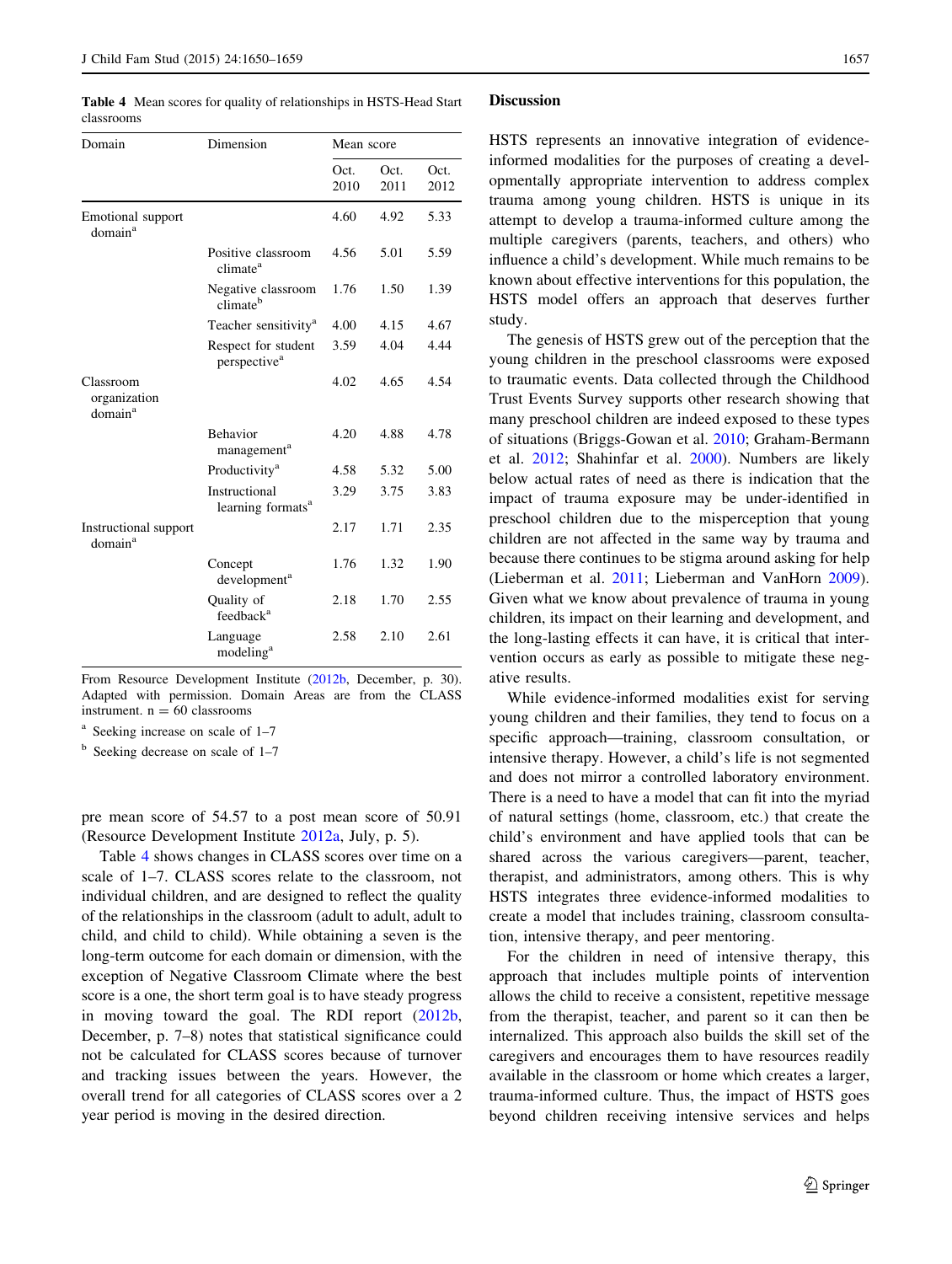prepare children and adults who may experience trauma at a later date.

Rigorous research is still needed, but the preliminary HSTS results are quite encouraging. Significant changes were seen in the teacher report of key externalizing outcomes that can have implications in the classroom. Parents noted positive changes in both internalizing and externalizing behaviors. Parents, teachers, and administrators generally reported satisfaction with the HSTS program.

Although HSTS was initially implemented in an innercity community, trauma is not limited to urban environments or to a specific sub-population. And, while all Head Start programs have some similarities based on federal requirements, each one is tailored to address and to reflect the unique needs, resources, and culture of its community, agency, staff, and families. HSTS was designed in the field and, therefore, has already created mechanisms for allowing some tailoring in order to fit the environment. During design and initial implementation, HSTS staff worked with local Head Start administrative leaders and staff who willingly shared their knowledge, experiences, and insights to identify the practical realities for HSTS. HSTS developed local agency advisory boards with members from all areas of Head Start (administration, teaching staff, ancillary staff, and parents). The board members contributed ideas for planning, designing, measuring, assessing, evaluating, and improving services throughout the project. HSTS also developed a metro-wide advisory board so that agencies could learn and grow from interactions with each other. This participation resulted in critical information about what likely would or would not work generally as well as where programmatic flexibility would be required among the different sites.

HSTS has also been created as a complementary, not a stand-alone, program so it can be used along with other social-emotional curricula that may be in use. Overall, the HSTS program strives to balance fidelity to the model with flexibility in implementation so that it can meet varying cultures and needs. HSTS is now being used in non-urban settings to explore how the intervention will work in settings with different resource availability and cultures.

While results are encouraging, limitations are present. The data collected are on children referred and served. No control group has been used to date. Also, due to the newness of the design and intervention, the model does not have a specific fidelity against which implementation is measured. Finally, data only reflects use with children in an urban inner core setting. It is not yet clear how HSTS will work in a rural setting.

HSTS has initiated some program innovations to address these limitations. A peer mentoring component has been created to help staff and parents support each other in key aspects of the intervention. Replication is currently happening in more rural settings. HSTS staff members are exploring sustainability questions, including the intervention of the model in the event that specially trained therapists are not available and further defining the model so that fidelity measures can be created.

Implications for future research are related to the topics previously mentioned. Specifically, there is a need to test the impact of components independently and with a control group. There is also a need to follow children/parents longitudinally to see if gains are sustained over time. Research on the impact in the classroom with and without booster sessions for teachers could yield interesting information as would information on the extent to which teacher knowledge and skills are changing specific to trauma. Related to the Achenbach scores (Teacher Report Form and Parent CBCL), there are times when scores for individual children show clinical improvement (e.g., moving from the clinically significant range to borderline or normal range) yet, the mean score for the group does not show statistically significant change. Further study of how often this occurs and in which areas could be informative. Finally, given that parents, teachers, and caregivers might also be impacted by trauma, studying the effects of training on these participants could yield valuable information.

## Conclusion

There is a clear need for applied evidence-informed interventions and trainings to help young children who have experienced traumatic situations and those who care for them. Yet, few developmentally appropriate options exist, particularly when the goal is not only to address the specific child in need but also to create an overall traumainformed model that can help build the resiliency of the larger community. HSTS offers a promising developmentally appropriate solution that combines evidence-informed modalities to offer training, classroom consultation, intensive intervention, and peer mentoring for parents and teachers in an integrated model. Blending it in the child's natural environment increases the overall efficiency and opportunity for an enduring solution.

Acknowledgments This program was supported through Robert Wood Johnson Foundation Local Funding Partnership, REACH Healthcare Foundation, Health Care Foundation of Greater Kansas City, Hall Family Foundation, and Victor E. Speas Foundation/Bank of America Trustee. The contents of this publication are solely the responsibility of the authors and do not necessarily represent the official views of the program funders. The authors thank the children, families, clinicians, teachers, and staff of Head Start and clinicians of HSTS. This program would not be possible without their involvement and generous help. The authors gratefully acknowledge Resource Development Institute for their data analysis contributions to this work.